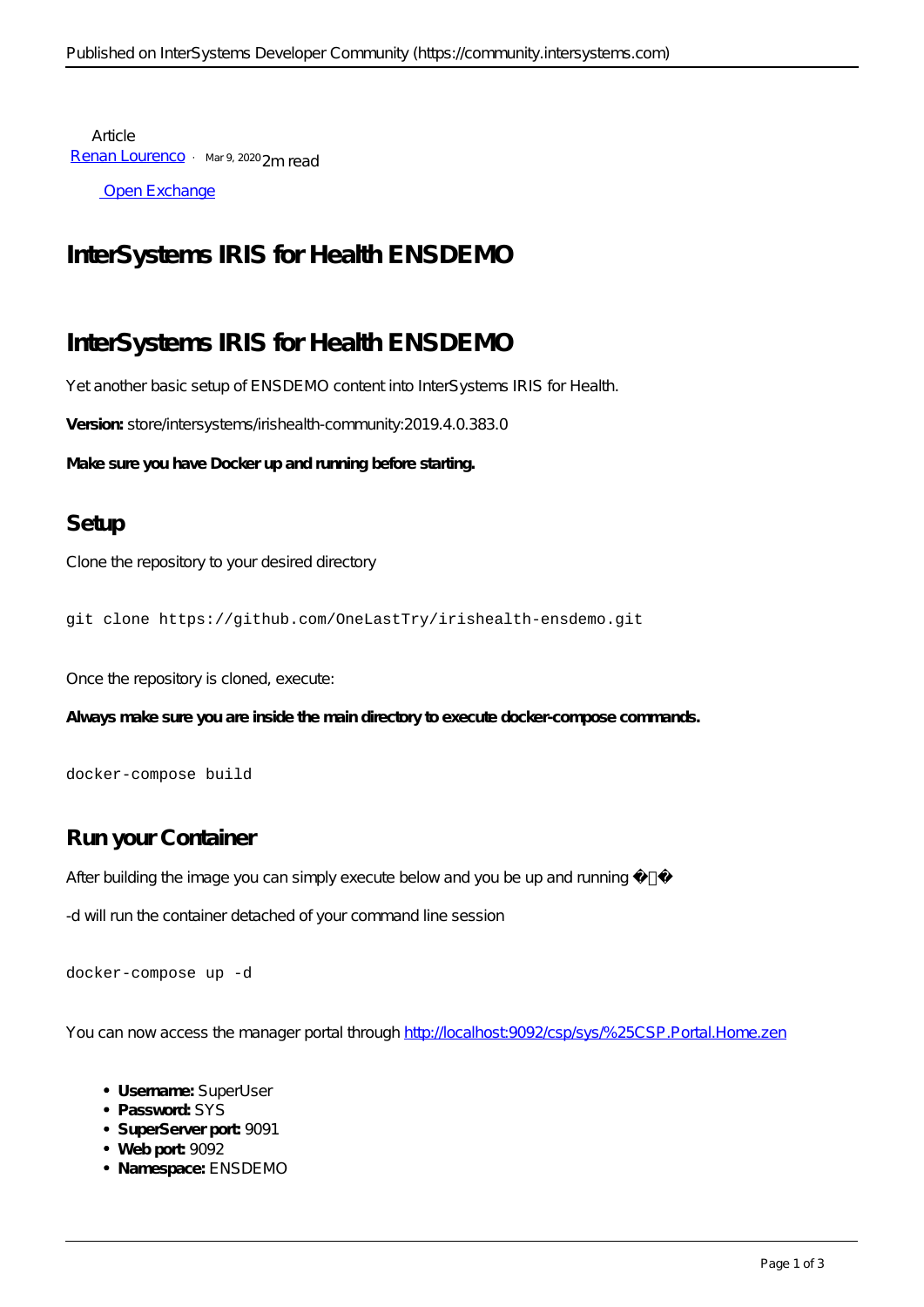| <b>InterSystems</b>                                 | <b>Management Portal</b>                               | Home Health About Help<br>Logout        | Menu                 |
|-----------------------------------------------------|--------------------------------------------------------|-----------------------------------------|----------------------|
| Server ensdemo<br><b>Namespace ENSDEMO</b> Switch   | <b>User</b> SuperUser                                  | Licensed To InterSystems IRIS Community | <b>Instance IRIS</b> |
| Interoperability > Production List                  |                                                        |                                         | Q                    |
| <b>Production List</b>                              | New<br>Open<br>Export                                  | <b>Delete</b><br><b>Document</b>        | Search               |
| <b>Production Name</b>                              | <b>Last Start Time Last Stop Time</b><br><b>Status</b> |                                         |                      |
| Demo.ComplexMap.SemesterProduction                  | Stopped                                                |                                         |                      |
| Demo.DICOM.Production.AsyncRouter                   | Stopped                                                |                                         |                      |
| Demo.DICOM.Production.Modality                      | Stopped                                                |                                         |                      |
| Demo.DICOM.Production.Router                        | Stopped                                                |                                         |                      |
| Demo.DICOM.Production.Storage                       | Stopped                                                |                                         |                      |
| Demo.DICOM.Production.StorageFile                   | Stopped                                                |                                         |                      |
| Demo.DICOM.Production.StorageLocal                  | Stopped                                                |                                         |                      |
| Demo.DICOM.Production.WorkList                      | Stopped                                                |                                         |                      |
| Demo.Dashboard.Production                           | Stopped                                                |                                         |                      |
| Demo.FloodMonitor.Production                        | Stopped                                                |                                         |                      |
| Demo.HL7.MsgRouter.Production                       | Stopped                                                |                                         |                      |
| Demo.HL7v3.Production.InterfaceEngine               | Stopped                                                |                                         |                      |
| Demo.Loan.BankUSProduction                          | Stopped                                                |                                         |                      |
| Demo.Loan.FindRateProduction                        | Stopped                                                |                                         |                      |
| Demo.REST.Production                                | Stopped                                                |                                         |                      |
| Demo.RecordMap.Production                           | Stopped                                                |                                         |                      |
| Demo.RecordMapBatch.Production                      | Stopped                                                |                                         |                      |
| Demo.SAP.Production.BootStrap                       | Stopped                                                |                                         |                      |
| Demo.SAP.Production.Minimal                         | Stopped                                                |                                         |                      |
| Demo.Workflow.Production                            | Stopped                                                |                                         |                      |
| Demo.X12.BatchSortProduction                        | Stopped                                                |                                         |                      |
| Demo.X12.SorterDTL.ByGroup.Production               | Stopped                                                |                                         |                      |
| Demo.X12.SorterDTL.ByInterchange.Production Stopped |                                                        |                                         |                      |
| Demo.ZenService.Prod.GetTheWeather                  | Stopped                                                |                                         |                      |
| ENSDEMOPKG.FoundationProduction                     | Stopped                                                |                                         |                      |

### T<sup>Display</sup> a menu terminal session execute:

#### docker exec -it ensdemo iris session iris

To start a bash session execute:

#### docker exec -it ensdemo /bin/bash

Using [InterSystems ObjectScript](https://marketplace.visualstudio.com/items?itemName=daimor.vscode-objectscript) Visual Studio Code extension, you can access the code straight from *vscode*